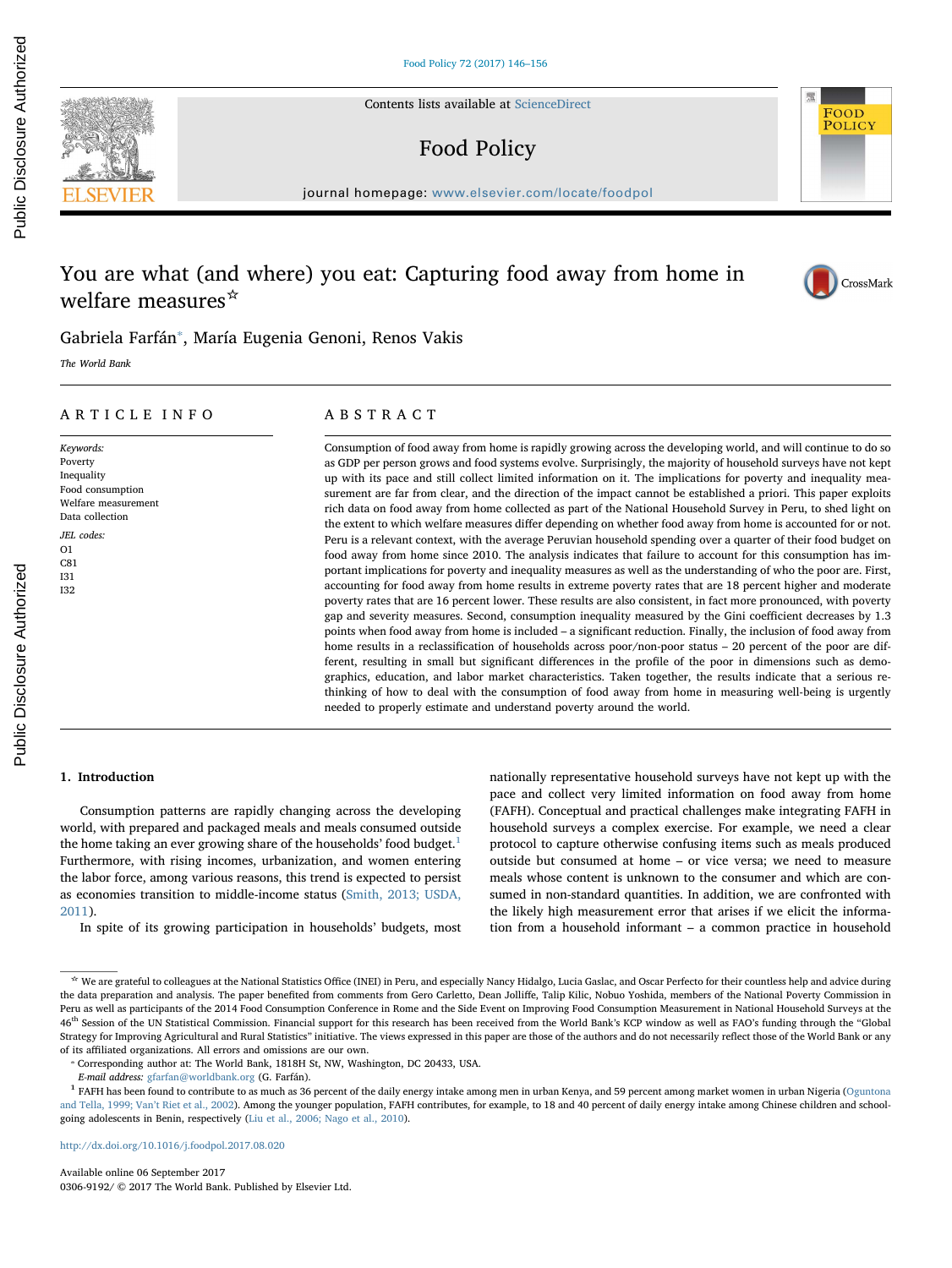surveys, when the consumption takes place out of the home and therefore out of sight of the informant.<sup>[2](#page-1-0)</sup>

As a result, in practice, few countries have addressed these survey design issues adequately, as shown by a recent comprehensive assessment done by [Smith et al. \(2014\).](#page-10-3) To assess the relevance and reliability of food data, the authors analyzed the questionnaire content of the most recent nationally representative consumption or expenditure household survey from 100 developing countries, which represents 70% of the developing countries. Among various quality indicators, the coverage and detail of FAFH data are analyzed. Following a very lax definition of FAFH, which consists of checking whether "any food item in the food list itself, the title of the section in which it is found, or a question regarding the item, contains words such as consumed out, restaurant, consumed away, and the like", it turns out that 90 percent of the surveys do consider FAFH in some form. However, when looking more deeply into the way this information is collected the authors find huge variation in quality, painting a far from optimal picture in the collection of FAFH data. For example, a quarter of the surveys aim to capture all related household consumption from FAFH using just one question; one in five surveys considers multiple places of consumption; only 35 percent takes snacks explicitly into account (when most snacking is expected to take place out of the home); and close to half of the surveys do not include FAFH received in kind.

Poor measurement of FAFH may have far reaching consequences in welfare analysis. Food consumption plays an instrumental role in the design and monitoring of development policy at the local, national, and global levels. Poverty, food security, health, and nutrition, lie at the heart of the development agenda, and the computation and monitoring of indicators that track those welfare dimensions rely heavily on food consumption or expenditure data. While data on household consumption or expenditure have dramatically increased over the last few decades $3$ , appropriate information on FAFH patterns is lacking, and the consequences of miss-measurement of food consumption on the assessment and understanding of these major policy areas are largely unknown. Furthermore, as FAFH is expected to gain importance as economies develop, appropriately measuring this component constitutes an urgent issue or overtime comparisons of consumption patterns and poverty will become less meaningful over time.

To the best of our knowledge, only two papers analyze the implications that failing to account for FAFH can have on food security analysis.[4](#page-1-2),[5](#page-1-3) In a study from India, [Smith \(2013\)](#page-10-0) argues that the great Indian calorie debate, originated by an apparent increase in undernourishment at the time of falling poverty rates, can be partly explained by inaccurate data on calorie intake due to the lack of measurement of FAFH. Similarly, [Borlizzi and Ca](#page-9-0)fiero (2014) in Brazil show how the

distribution of food consumption by income strata changes once food consumed at school is taken into account. In particular, they show that proper account for food received through a school feeding program targeted to the poorer population results in a more equal distribution of food consumption than previously thought, allowing for a long due revision of the FAO assessment of undernourishment in Brazil.

In this paper, we evaluate the impact of accounting for FAFH on poverty and consumption inequality estimates in Peru.<sup>[6](#page-1-4)</sup> Drawing on rich FAFH data collected as part of the multi-year National Household Survey (ENAHO), we simulate a situation where we move from a world where FAFH is not accounted for to one where it is. In the process, we show that from a theoretical point of view the direction of the effect on poverty or inequality cannot be predicted ex-ante. Peru is a relevant context to study this question since FAFH is fairly widespread and increasing. In 2013, the average Peruvian household spent 27 percent of their food budget on FAFH.

To assess the impact on poverty measurement, we follow the official methodology adopted by the National Institute of Statistics and Informatics (INEI) and start with a scenario where FAFH is not accounted for. Then, we use this estimate as the benchmark against which the impact of including FAFH is assessed. Peru updated its poverty measurement methodology in 2010, and therefore we use that year for our analysis. The definition of FAFH included in the ENAHO comprises all food prepared outside the home. We estimate the effect of FAFH on the poverty rate, the poverty gap, and the severity of poverty. Then, to evaluate the effect on consumption inequality we compute the Gini coefficient based on the expenditure distribution with and without FAFH. Finally, we go beyond a summary welfare measure and analyze whether lack of accounting for FAFH changes our understanding and characterization of the poor population, by looking at how the profile of the poor changes once we take into account FAFH.

Our analysis indicates that failure to account for FAFH has significant and sizable effects on poverty and inequality indices and to our understanding of poverty in general. First, accounting for FAFH results in extreme poverty rates that are 18 percent higher and moderate poverty rates that are 16 percent lower than the scenario without FAFH. The increase in the extreme poverty rate is driven by the higher percalorie costs derived from FAFH relative to food prepared at home, which increase the cost of the food basket and therefore the poverty line. In contrast, the moderate poverty rate falls because the increase in measured household consumption, which comes from accounting for FAFH, offsets the rise in the moderate poverty line. These effects are also consistent, in fact more pronounced, when we compute changes in the poverty gap and severity of poverty. Second, consumption inequality not only falls among the poor (severity of poverty), but also across the entire population. When including FAFH, the Gini coefficient falls by 1.3 points.

Finally, accounting for FAFH also generates a re-ordering of households along the consumption distribution. Overall, 41 percent of the population changes their relative ranking when measured by the percentile of the expenditure distribution they belong under each scenario. This generates a reclassification of the population across poor/ non-poor status – about 20 percent of the poor population is different, resulting in small but significant differences in the profile of the poor when measured by demographic and socio-economic characteristics.

The remaining of the paper is organized as follows: Section [2](#page-2-0) connects FAFH to welfare and discusses the impact that FAFH has on the poverty and inequality indicators analyzed in this paper as well as on the profile of the poor; Section [3](#page-3-0) introduces the setting and data, including details on the official methodology INEI implements to compute

<span id="page-1-0"></span><sup>2</sup> In a small-scale study in an urban slum in India, [Sujatha et al. \(1997\)](#page-10-4) interview spouses about the men's dietary intake, and find that women are not aware of the foods consumed by their spouses outside their home. Similarly, [Gewa et al. \(2007\)](#page-10-5) find that mothers of rural school-aged Kenyan children missed 77 and 41 percent of the energy intake originated in FAFH in the food shortage and harvest seasons, respectively (where

<span id="page-1-1"></span>FAFH contributes to 13 percent and 19 percent of daily energy intake in each season). <sup>3</sup> The 1990 World Bank World Development Report on Poverty relied on data from only 22 countries, and no country had more than one survey. Today, there are more than 850 surveys from 125 countries with consumption or expenditure data [\(Ravallion and Chen,](#page-10-6)

<span id="page-1-2"></span> $^\mathrm{2011)}.$  $^\mathrm{2011)}.$  $^\mathrm{2011)}.$   $^\mathrm{4}$  With obesity increasingly becoming a pressing health issue in some middle-income countries, the link between eating out and obesity is also drawing attention in the de-

<span id="page-1-3"></span>veloping world ([Bezerra and Sichieri, 2009; Lozada et al., 2008](#page-9-1)).  $^5$  The literature on FAFH in the developed world has a longer history, where a main  $^5$ focus has been on health and nutrition issues. There is widespread interest in studying the differences in the nutritional composition of the food provided by commercial outlets relative to home-made food, aiming to understand the health consequences of eating out ([Vandevijvere et al., 2009](#page-10-7)). In particular, there is a body of research devoted to understand the link between obesity and eating out, among other health outcomes [\(Burns et al.,](#page-9-2) [2002; Guthrie et al., 2002; Kant and Graubard, 2004; Le Francois et al., 1996; Lin and](#page-9-2) [Guthrie, 2012; Binkley et al., 2000](#page-9-2)). There is also interest in establishing food-based dietary guidelines to prevent obesity and related chronic diseases [\(Kearney et al., 2001;](#page-10-8) O'[Dwyer et al., 2005](#page-10-8)).

<span id="page-1-4"></span><sup>6</sup> A few papers analyze the impact of different aspects of survey design on total expenditures, and poverty and inequality measures [\(Backiny-Yetna et al., 2014; Beegle](#page-9-3) [et al., 2012; Deaton and Grosh, 2000; Gibson et al., 2003; Jolli](#page-9-3)ffe, 2001; Pradhan, 2001). The work by [Backiny-Yetna et al. \(2014\)](#page-9-3) is the only one to look in particular at the impact of food consumption data collection methods on poverty and inequality.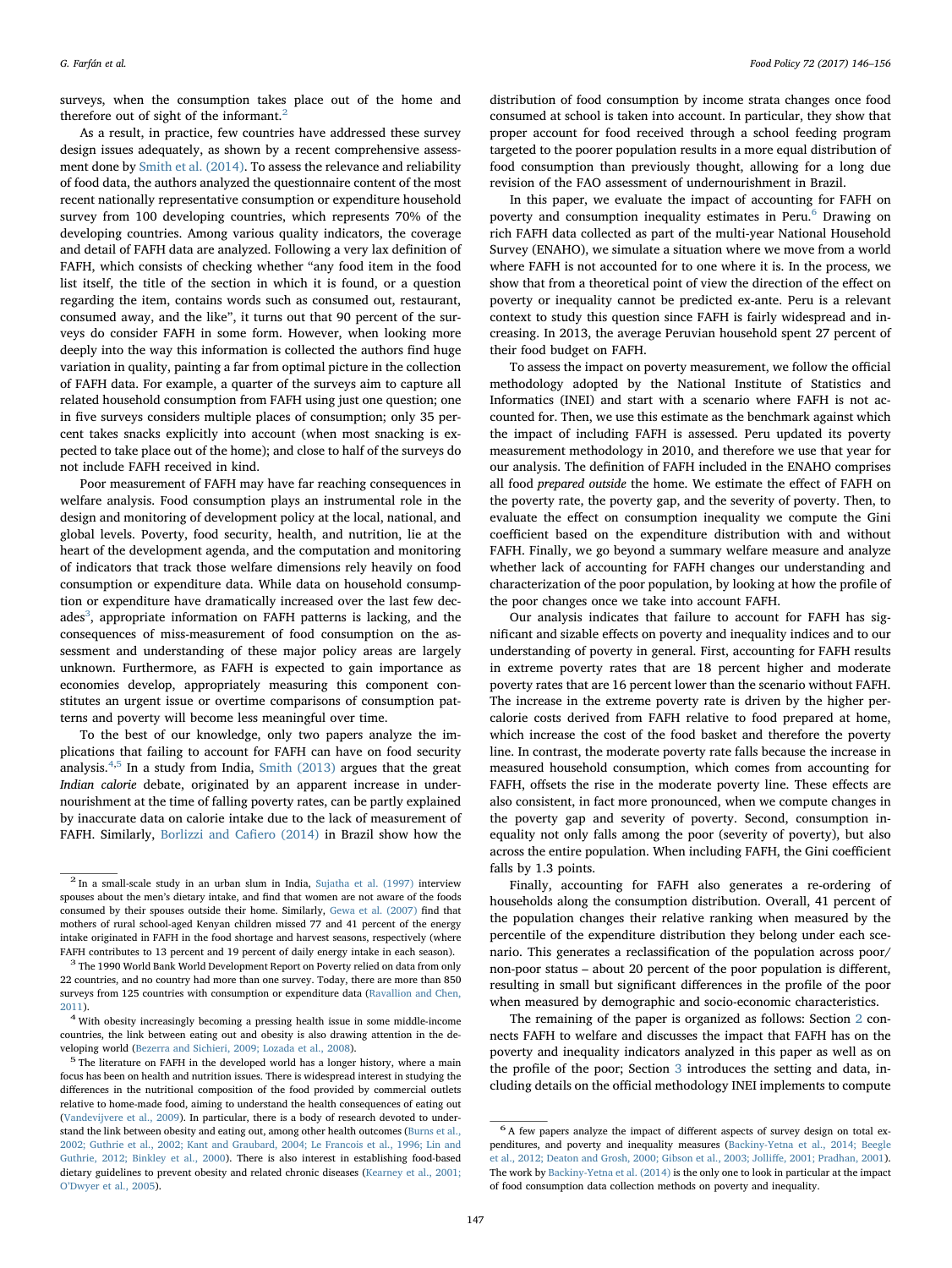poverty statistics; Section [4](#page-5-0) presents the results; and Section [5](#page-9-4) concludes.

#### <span id="page-2-0"></span>2. Integrating food away from home in welfare analysis

While it is well understood that welfare is multidimensional, consumption has long been considered a flagship summary welfare indicator. In developing countries, where food consumption represents a high share of total consumption, mismeasurement of food consumption can have far reaching implications on welfare analyses. In this work, we study the impact that accounting for FAFH has on monetary poverty and inequality analyses.

#### <span id="page-2-8"></span>2.1. FAFH and monetary poverty

Under a monetary approach, the poor are those individuals whose resources – measured through consumption (or income) – fall below an 'adequately' defined threshold (the poverty line). Most countries track two levels of poverty: extreme and moderate. Extreme poverty is associated with a poverty line that reflects the cost of acquiring a food basket that satisfies minimum calorie requirements.  $^{7,8}$  $^{7,8}$  $^{7,8}$  $^{7,8}$  Moderate poverty also includes the cost of satisfying other essential needs. In general, both lines are set based on the consumption patterns of a selected group called 'the reference population'.

The choice of goods that conform the food basket and their prices is not trivial, and today there is wide heterogeneity in the methodology followed across countries. The fact that FAFH calories are, in general, more expensive, may raise further questions as to whether such consumption should be included. At the end, the choice is up to each country. One approach, followed by Peru among others, consists of selecting the basket based on the consumption patterns of the population whose consumption is around the poverty line, under the rationale that those households consume in a way such that their basic needs are met. The objective is to use real costs as faced by households, without imposing constraints inconsistent with their behavior, under the assumption that households are rational in their consumption patterns. With respect to FAFH, it can be argued that in today's world eating out is not a choice but a necessity. Urbanization, long working hours far away from place of residence, or women entering the labor force, are among some of the factors that explain changes in eating patterns. Furthermore, the increased demand for FAFH has been accompanied by an expansion of options including the proliferation of street foods, making calorie prices faced by those at the lower end of the distribution much lower than prices at the top.

There is far less agreement as to how to calculate the moderate poverty line. A widely used methodology, followed by Peru, relies on the relative participation of food and non-food items in the household budget to back-up non-food costs.

Therefore, FAFH can affect poverty measurement through two channels: the estimation of household consumption and the estimation of the poverty lines. Let  $P(z, f(x))$  be a poverty index, with z the poverty line and  $f(x)$  the consumption distribution, a change from a world without FAFH to one with FAFH can be expressed as:

 $\Delta P = P(z_1, f_1(x)) - P(z_0, f_0(x))$ 

where subscript 0 and 1 refer to poverty without and with FAFH, respectively.

To quantify the impact generated by the change in consumption (expenditure effect) and the impact generated by the change in the poverty line (poverty line effect), we decompose the previous expression

in the following way: $9$ 

$$
\Delta P = \frac{1}{2} [P(z_0 f_1(x)) - P(z_0 f_0(x)) + P(z_1 f_1(x)) - P(z_1 f_0(x))]
$$
  
+ 
$$
\frac{1}{2} [P(z_1 f_0(x)) - P(z_0 f_0(x)) + P(z_1 f_1(x)) - P(z_0 f_1(x))]
$$

In words, the expenditure effect represents the change in the poverty index resulting from the change in the consumption distribution, holding fixed the poverty line. Similarly, the poverty line effect represents the change in the poverty index resulting from a shift in the poverty line, holding constant the consumption distribution.<sup>[10](#page-2-4)</sup>

# 2.1.1. Expenditure effect

Moving from a world without FAFH to one that measures FAFH has a relatively straightforward impact on overall household consumption: everything else equal, every household has higher total measured consumption. $11$  In other words, the whole consumption distribution shifts to the right, and among the indices most commonly used, this lowers poverty.

# 2.1.2. Poverty line effect

Since the extreme poverty line is meant to reflect the cost of acquiring a food basket that satisfies minimum calorie requirements, the impact of including FAFH will depend on the relative calorie costs of food items included and excluded under each scenario: the poverty line will go up (down) if calorie requirements are satisfied at higher (lower) costs when including FAFH. $^{12}$ 

The change in the moderate poverty line will depend on: (a) the change in the value of the food basket, and (b) the change in the relative cost between food and non-food items. Since accounting for FAFH increases the expenditure share allocated to food and therefore decreases the relative cost of non-food items (i.e. for any given cost of the food basket, fewer resources need to be added to get to the moderate poverty line), the direction of the net effect will depend on the direction of (a) and the relative magnitude of (a) and (b).<sup>[13](#page-2-7)</sup>

Once again, for most common poverty indexes the direction of the change in the poverty line determines the direction of the change in the poverty index.

# 2.1.3. Overall effect

The final effect on the poverty index will result from the sum of the expenditure and poverty line effects. If both effects move in the same direction, there can be a significant change in the poverty index even when both the expenditure and poverty line effects are small in magnitude. Similarly, if the effects move in opposite directions, the net effect can be quite small even if both the expenditure and poverty line effects are substantial.

#### 2.2. Consumption inequality

Well-being not only depends on the levels of deprivation – i.e. poverty, but also on the distribution of resources across the population.

<span id="page-2-1"></span> $^7$  This corresponds to the 'cost of basic needs approach' which is the most commonly used. Alternative methods include the food energy intake approach and subjective evaluations. <sup>8</sup> Internationally agreed recommendations on calorie requirement are provided by

<span id="page-2-2"></span>FAO/WHO/ONU, and differentiate by gender, age, and physical activity levels.

<span id="page-2-4"></span>

<span id="page-2-3"></span> $^9$  We follow a similar approach to  $\rm Kakwani$  (2000).  $^{10}$  If one measured the changes sequentially, the magnitude of each effect would depend on the order in which they are computed. To avoid such arbitrary choice, the decomposition measures the expenditure effect as ½ the change due to the shift in the consumption distribution under the original poverty line and ½ the change due to the same shift in the consumption distribution computed under the new poverty line. A si-

<span id="page-2-5"></span>milar reasoning applies to the poverty line effect.  $\footnotesize\substack{\text{11} \text{This} \\ \text{11} \text{This} \\ \text{12} \text{is} \\ \text{13} \text{is} \\ \text{14} \text{is} \\ \text{15} \text{is} \\ \text{16} \text{is} \\ \text{17} \text{is} \\ \text{18} \text{is} \\ \text{19} \text{is} \\ \text{19} \text{is} \\ \text{10} \text{is} \\ \text{11} \text{is} \\ \text{12$ 

<span id="page-2-6"></span>consumption items.  $\real^{12}$  The fact that the reference population changes across the two scenarios may result in different calorie requirements. Among all simulations done, the change in calorie requirements is very low (the maximum change is 4 kilocalories from a total of 2105). <sup>13</sup> An additional effect comes from the change in the composition of the reference

<span id="page-2-7"></span>population. In practice, this effect is trivial relative to the impact of accounting for FAFH on the food share when keeping fixed the reference population.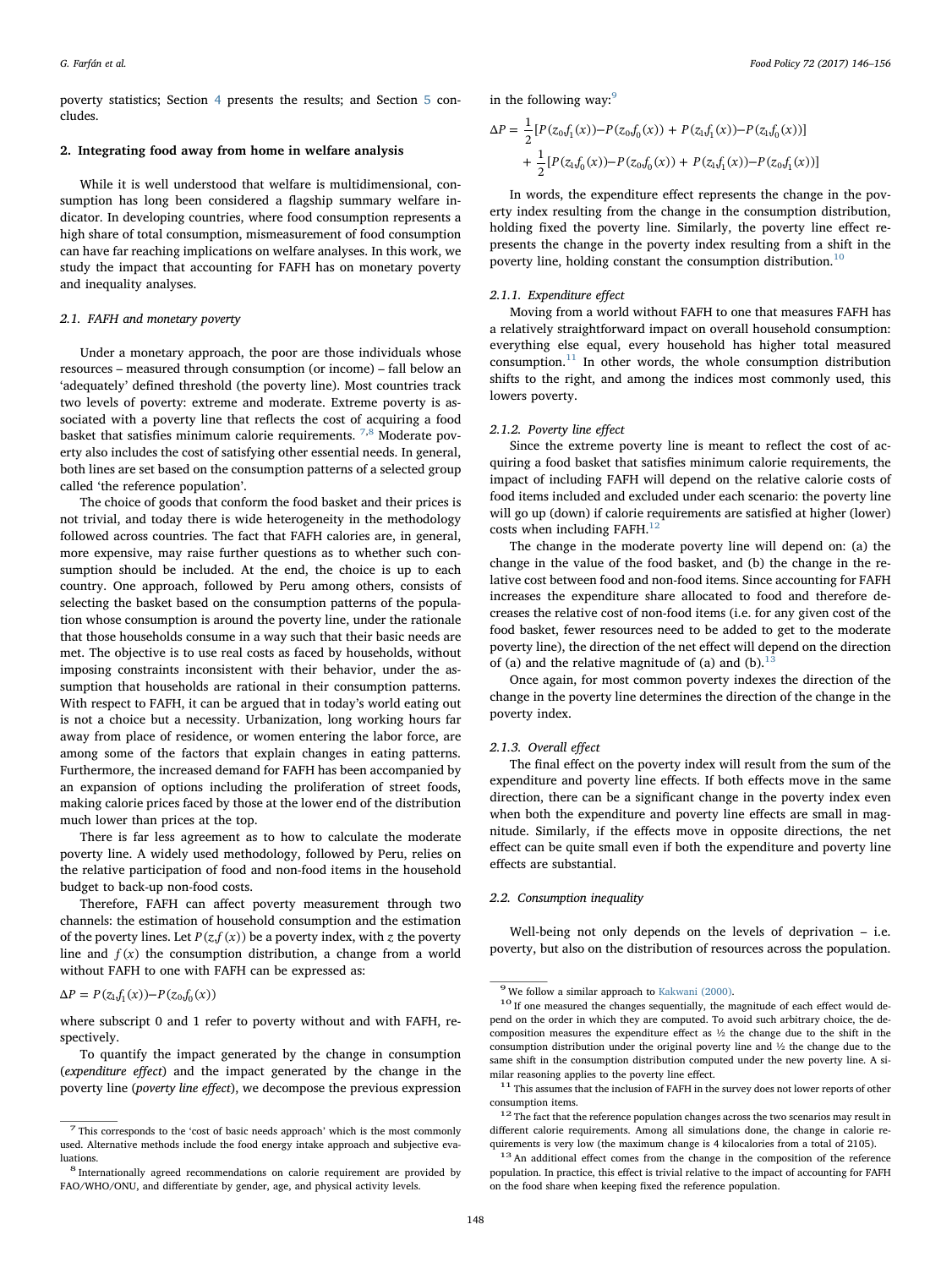<span id="page-3-2"></span>

It is increasingly recognized that high levels of inequality is detrimental to development and therefore development policy should focus, not only on growth, but also on inequality. The impact that proper measurement of FAFH can have on consumption inequality depends on the degree to which the incidence and magnitude of FAFH consumption varies along the consumption distribution, and cannot be established ex-ante.

#### 2.3. Re-classification and poverty profile

Unless all individuals consume the same amount of FAFH (or consume progressively more as we move along the distribution), the shift from a distribution without FAFH to one with FAFH results in a reordering of individuals. If this re-ordering is big enough, the identity of those individuals falling at the lower end of the distribution will change.

This has two important implications. On the one hand, it affects the identification of the poor population leading to a re-classification across poor/non-poor status. On the other hand, it changes the composition, and therefore the characterization of the poor population. There are no strong a priori predictions as to how the profile would change, aside from the fact that those likely to leave poverty are individuals who eat more outside and those who fall into poverty are individuals more likely to eat at home. Therefore, correlates with eating out such as household composition, education, and labor market outcomes are likely to differ across those who change their poverty status.

#### <span id="page-3-0"></span>3. Setting and data

Peru is a middle-income country that has experienced sustained GDP growth over the last decade. Poverty has been steadily declining over time, with moderate poverty falling from 58.7 to 23.9 percent and extreme poverty from 16.4 to 4.7 percent between 2004 and 2013. Likewise, consumption inequality has declined to reach a Gini coefficient of 35 in 2013.

#### 3.1. Consumption data

Data comes from the National Household Survey – ENAHO, a multitopic household survey that has been collected annually since 1995, and is the main source of information to monitor the living standards of the population.

The survey has an extensive and detailed household consumption module reported by a household informant. Within the food consumption module we can separately identify food prepared and consumed at home, food produced outside but consumed at home (takeout), and food consumed outside the home by children. Additionally, the survey has an individual-level module on food consumed outside the home applied to each adult household member. Consumption is reported by meal event – breakfast, lunch, dinner, or snacks, and individuals report frequency, amount spent, and place of consumption, such as street food, restaurant, social program, or work. Following the country's definition, FAFH includes: (a) take-out; (b) food consumed

away by children, and (c) food consumed away by adults.

The high quality of the FAFH data makes this survey well suited for this analysis. The survey takes into consideration most of the elements reviewed by [Smith et al. \(2014\)](#page-10-3). It considers both food produced outside and consumed outside as well as food produced outside but consumed at home (take-out); it contemplates different modes of acquisition – paid versus in kind; it explicitly considers meals and snacks; and it accounts for multiple sources of FAFH. Furthermore, this survey is among the few in the world that collect FAFH at the individual level. $^{14}$  $^{14}$  $^{14}$ 

## 3.2. Descriptive statistics on FAFH

FAFH is fairly widespread in Peru, and despite its high incidence it has continued to grow over the last few years [\(Fig. 1](#page-3-2), left panel). In 2006, 84 percent of the households reported having at least one household member eating away from home. By 2013, almost 9 out of 10 households have a member who eats at least a meal or snack out. If we focus on adult consumption, the trend presents a similar pattern, only shifted about 5 percentage points downwards.<sup>[15](#page-3-3)</sup>

Not only the incidence but the contribution of FAFH to the food budget is substantial ([Fig. 1,](#page-3-2) right panel). Between 2006 and 2013, the share of FAFH on food expenditures increased by 21 percent, from 23 to 27 percent. This is largely explained by adult consumption, which represents in 2013 almost a quarter of households' food consumption.

In addition, FAFH is quite relevant for consumption levels. [Fig. 2](#page-4-0) presents for the year 2010, (a) the absolute amount spent on FAFH and (b) the share of expenditures on FAFH over total expenditures, by percentile of the expenditure distribution without FAFH. We can see that, while the absolute amount spent on FAFH increases along the expenditure distribution, the share of FAFH on total expenditures is higher at the lower end of the distribution. Understanding the drivers of FAFH behavior is beyond the scope of this work. However, it is consistent with worldwide trends linking FAFH with urbanization and labor market dynamics, and it is evident that FAFH is part of everyday life among the Peruvian population.

# 3.3. Poverty methodology in Peru

The main source of information for poverty measurement is ENAHO. Peru went through an important methodological change in poverty measurement in 2010, when a new food basket was selected and new poverty lines computed. Therefore, our main analysis corresponds to the year  $2010$ .<sup>[16](#page-3-4)</sup>

<span id="page-3-1"></span><sup>&</sup>lt;sup>14</sup> Only 17 percent of the surveys reviewed by [Smith et al. \(2014\)](#page-10-3) collect individuallevel information, and even fewer elicit the information from each individual respondent. <sup>15</sup> In the measurement of adult consumption we only include meals produced by

<span id="page-3-3"></span>commercial sources. While the questionnaire asks for consumption provided by social programs, the valuation of such consumption is controversial, thus we abstract from that component. Information on food consumed at other households is also reported, but in order to avoid double count of meals INEI excludes that component in the computation of total household consumption.<br><sup>16</sup> We also present estimates for the period 2010–2013. After 2010, the poverty lines

<span id="page-3-4"></span>are updated only to account for price inflation.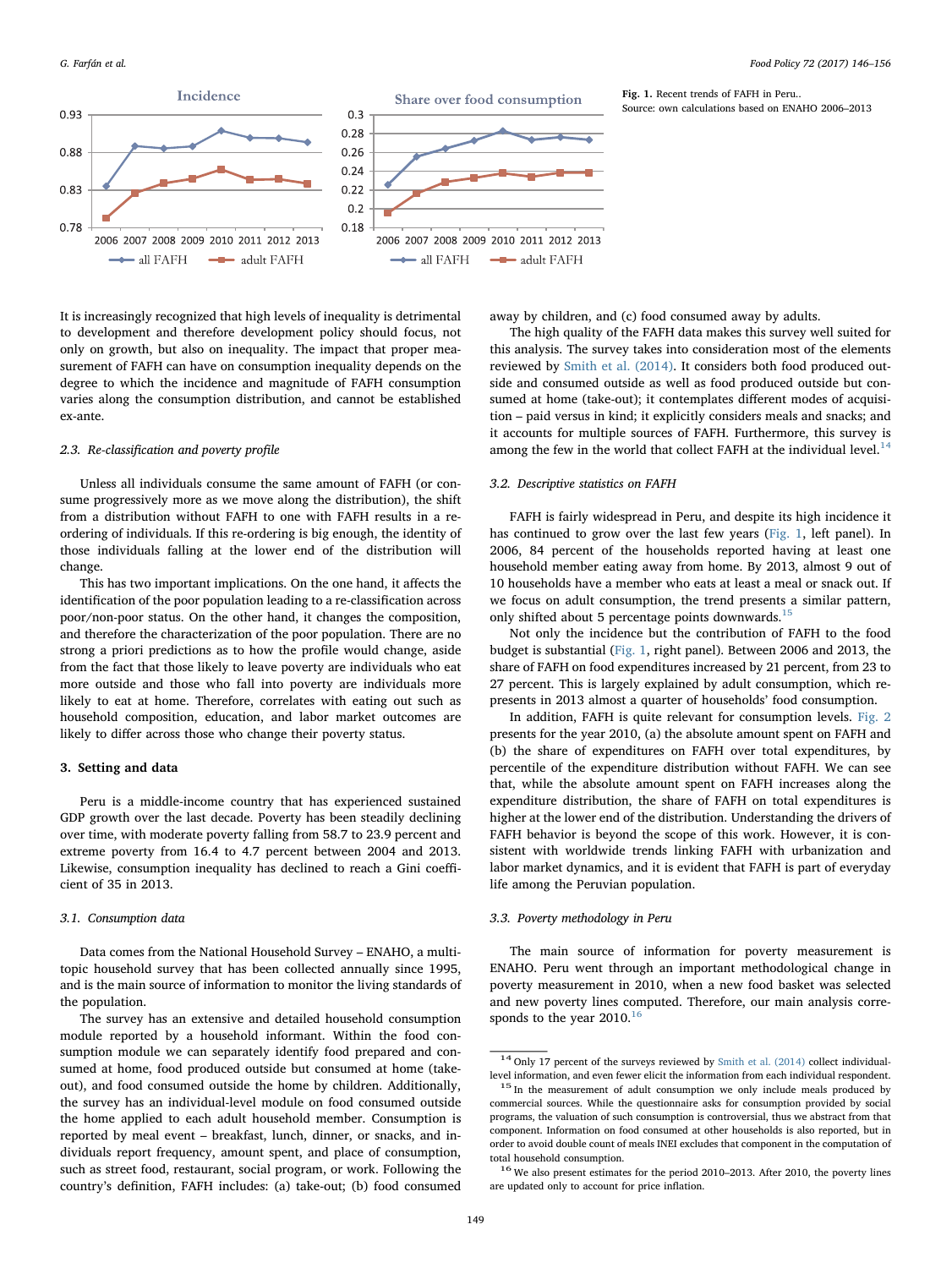<span id="page-4-0"></span>

Fig. 2. Distribution of FAFH expenditures, by percentile of the expenditure distribution without FAFH. Notes: own calculations based on ENAHO 2010. Amount spent on FAFH expressed in monthly Soles of Lima Metropolitana for 2010.

<span id="page-4-1"></span>

Fig. 3. Impact of FAFH on poverty indexes, Peru 2010–2013. Notes: own calculations based on ENAHO 2010–2013. Dashed and dotted lines indicate the 95% confidence intervals.

The selection of the food basket is based on the household and individual consumption reported in the ENAHO by the reference population, which in Peru corresponds to those individuals between the 20th and 40th percentile of the per capita expenditure distribution.

Three pieces of information are necessary for the selection of the food basket: calorie content, quantity consumed, and value. Caloric composition of each food item comes from a nutritional table computed

by the National Center for Food and Nutrition (CENAN) under the direction of the National Institute of Health. This table has all 941 items reported in the household-level consumption module. Additionally, it has information on 12 'representative food items' that correspond to the individual-level food consumption module. Since this module does not have information on content, the 12 food items refer to a representative meal for each meal occasion – breakfast, lunch, dinner, and snack,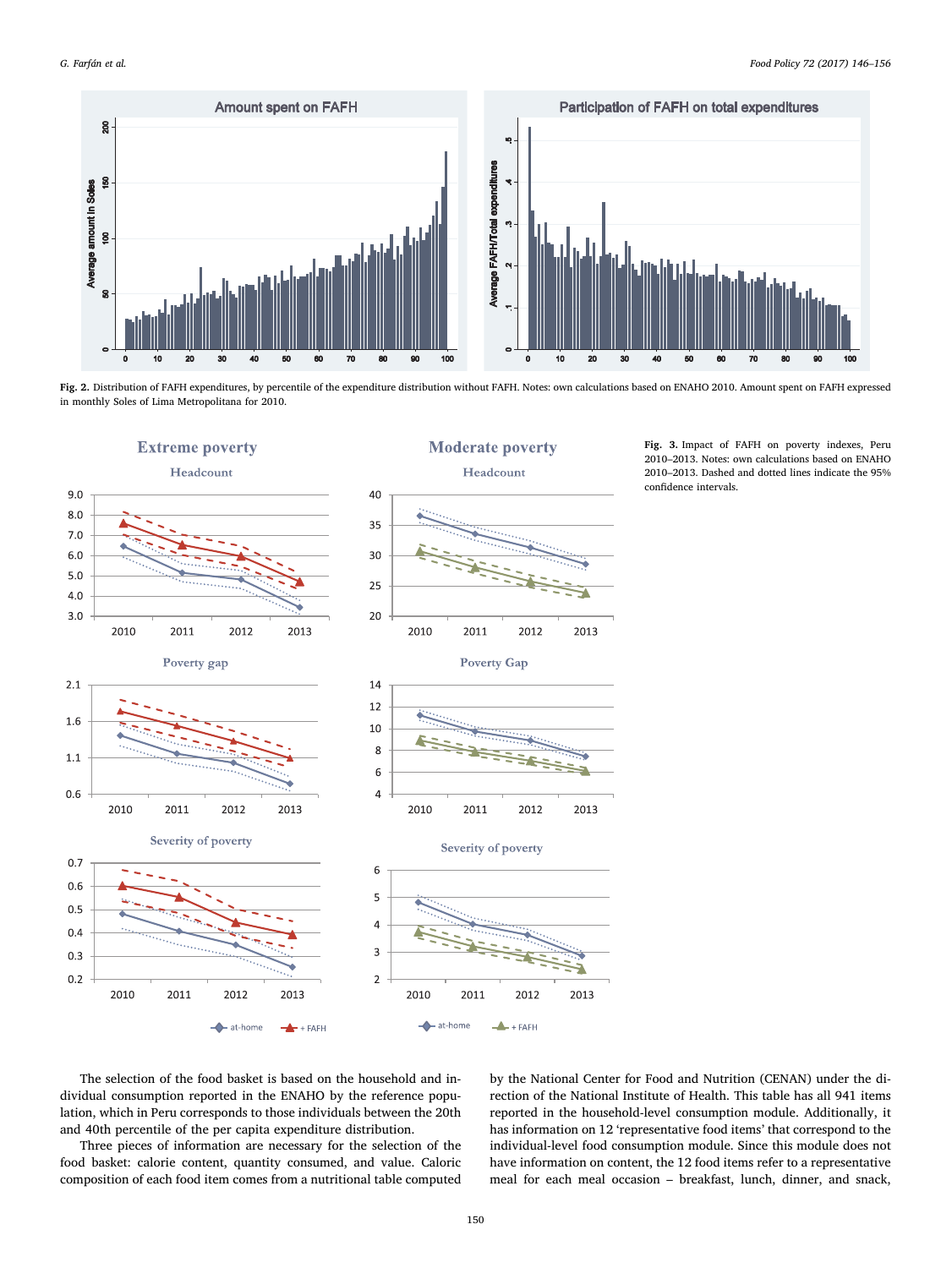#### <span id="page-5-2"></span>Table 1

Impact of FAFH on poverty rates, poverty gap, and severity of poverty Simulations including different FAFH components.

| Place of consumption |         |                   | Extreme poverty |         |                  | Moderate poverty  |         |           |          |          |
|----------------------|---------|-------------------|-----------------|---------|------------------|-------------------|---------|-----------|----------|----------|
|                      | At home | At home $+ \dots$ |                 | All     | At Home          | At home $+ \dots$ |         |           | All      |          |
|                      |         |                   | Meals out       | Takeout |                  |                   |         | Meals out | Takeout  |          |
|                      |         | Adults            | Children        |         |                  |                   | Adults  | Children  |          |          |
|                      | (1)     | (2)               | (3)             | (4)     | (5)              | (1)               | (2)     | (3)       | (4)      | (5)      |
| Poverty rate         | 6.46    | 8.15              | 6.36            | 6.19    | 7.60             | 36.55             | 33.72   | 35.37     | 33.95    | 30.72    |
| Expenditure effect   |         | $-2.94$           | $-0.2$          | $-0.14$ | $-3.25$          |                   | $-9.03$ | $-0.63$   | $-1.12$  | $-10.46$ |
| Line effect          |         | 4.63              | 0.1             | $-0.13$ | 4.39             |                   | 6.2     | $-0.54$   | $-1.48$  | 4.63     |
| Overall effect       |         | 1.69              | $-0.1$          | $-0.27$ | 1.14             |                   | $-2.83$ | $-1.18$   | $-2.60$  | $-5.82$  |
| Poverty gap          | 1.41    | 1.88              | 1.39            | 1.35    | 1.74             | 11.23             | 9.94    | 10.76     | 10.30    | 8.94     |
| Expenditure effect   |         | $-0.81$           | $-0.05$         | $-0.03$ | $-0.87$          |                   | $-3.62$ | $-0.29$   | $-0.35$  | $-3.99$  |
| Line effect          |         | 1.28              | 0.03            | $-0.03$ | 1.20             |                   | 2.33    | $-0.18$   | $-0.58$  | 1.70     |
| Overall effect       |         | 0.47              | $-0.02$         | $-0.05$ | 0.33             |                   | $-1.29$ | $-0.47$   | $-0.93$  | $-2.29$  |
| Severity of poverty  | 0.48    | $0.66^{\degree}$  | 0.47            | 0.46    | $0.60^{\degree}$ | 4.83              | 4.20    | 4.60      | $4.42^*$ | 3.75     |
| Expenditure effect   |         | $-0.31$           | $-0.02$         | $-0.01$ | $-0.33$          |                   | $-1.78$ | $-0.15$   | $-0.14$  | $-1.92$  |
| Line effect          |         | 0.49              | 0.01            | $-0.01$ | 0.45             |                   | 1.15    | $-0.08$   | $-0.27$  | 0.84     |
| Overall effect       |         | 0.18              | $-0.01$         | $-0.02$ | 0.12             |                   | $-0.63$ | $-0.22$   | $-0.41$  | $-1.08$  |

<span id="page-5-4"></span>Notes: own calculations following the official poverty methodology using ENAHO 2010. Standard errors take into account survey design. \* Statistically significant at 5 percent level.

differentiating across three sources – street vendors, restaurants, and work.<sup>[17](#page-5-1)</sup>

To get an estimate of the quantity of FAFH by adults, INEI uses the information available from the other two components of FAFH: take-out and FAFH consumed by children where respondents do report the specific items and quantities consumed. With this information, INEI calculates the median price per kilogram (by quartile of per-capita expenditure distribution, location, and meal type), and assigns this value to adult FAFH to back-out quantities.

With the cost of the food basket, the moderate poverty line is determined using the Orshansky coefficient or inverse of the food budget share – that measures how many times total consumption exceeds food consumption.

# <span id="page-5-0"></span>4. Results

# 4.1. Changes in welfare indicators

## 4.1.1. Poverty

We now evaluate the impact that the inclusion of FAFH has on poverty estimates. We focus on the  $FGT(α)$  family index, in particular the FGT(0) or head-count ratio; the FGT(1) or poverty gap; and the FGT(2) or severity of poverty.

Our baseline scenario consists of estimated consumption and poverty lines in a world where no information on FAFH exists ("at home" estimates). The resulting poverty estimates constitute the benchmark against which the impact of FAFH is assessed.

Next, we proceed to include, one at a time, the three components of FAFH: food consumed away by adults (15 and older), food consumed away by children (14 and younger), and food consumed at-home by the household (take-out). As pointed out in the previous section, FAFH by adult members is by far the largest component of FAFH. The inclusion of all three components simultaneously results in the official poverty estimates.

For each poverty index, we decompose the overall effect into expenditure and poverty line effects following the specification presented in Section [2.1.](#page-2-8) Standard errors are estimated taking into account the

<span id="page-5-5"></span>Table 2 Summary statistics for poverty simulations including different FAFH components.

| Place of consumption   | At home | At home $+ \dots$ |          |         | All   |
|------------------------|---------|-------------------|----------|---------|-------|
|                        |         | Meals out         |          | Takeout |       |
|                        |         | Adults            | Children |         |       |
|                        | (1)     | (2)               | (3)      | (4)     | (5)   |
| Extreme poverty line   | 101.9   | 134.5             | 102.3    | 101.4   | 134.5 |
| Moderate poverty line  | 241.3   | 266.6             | 239.3    | 234.5   | 260.1 |
| Orshansky coefficient  | 2.26    | 1.93              | 2.24     | 2.22    | 1.88  |
| Median Kcal cost       | 0.004   | 0.007             | 0.003    | 0.004   | 0.004 |
| Monthly pc-expenditure | 444     | 501               | 446      | 452     | 512   |
| FAFH component:        |         |                   |          |         |       |
| Incidence              |         | 89.77             | 37.14    | 42.93   | 93.70 |
| Share over total exp.  |         | 16.05             | 0.95     | 2.23    | 19.23 |
| Share (con $> 0$ )     |         | 17.88             | 17.88    | 5.21    | 20.50 |

Notes: own calculations following the official poverty methodology using ENAHO 2010. Statistics calculated at the individual level among the reference population. National poverty line calculated as a weighted average of the 7 regional poverty lines.

sample design and population weights.

[Table 1](#page-5-2) presents the full set of results. The left panel presents extreme poverty estimates and the right panel moderate poverty estimates. For each case, the estimates of the poverty headcount, gap and severity are presented in the upper, middle, and lower panels, respectively. Finally, column (1) of each panel shows the baseline specification; columns (2) to (4) include a component of FAFH one at a time while leaving the other FAFH components out; and column (5) summarizes the overall effect of FAFH that match the official poverty statistics.

4.1.1.1. Expenditure effect. The expenditure effect provides the estimated change in poverty statistics resulting from including the different components of FAFH in total expenditures, while leaving the poverty line unchanged. $18$ 

Focusing on the poverty headcount, the results suggest that if information on FAFH was excluded, extreme poverty would have been

<span id="page-5-1"></span> $^{17}$  This information was gathered through conversations with INEI staff. We could not access documentation specifying the process by which these representative items were selected.

<span id="page-5-3"></span> $^{18}$  This effect coincides with the total effect in cases where the poverty line used comes from a different data source and is not adjusted to take into account FAFH.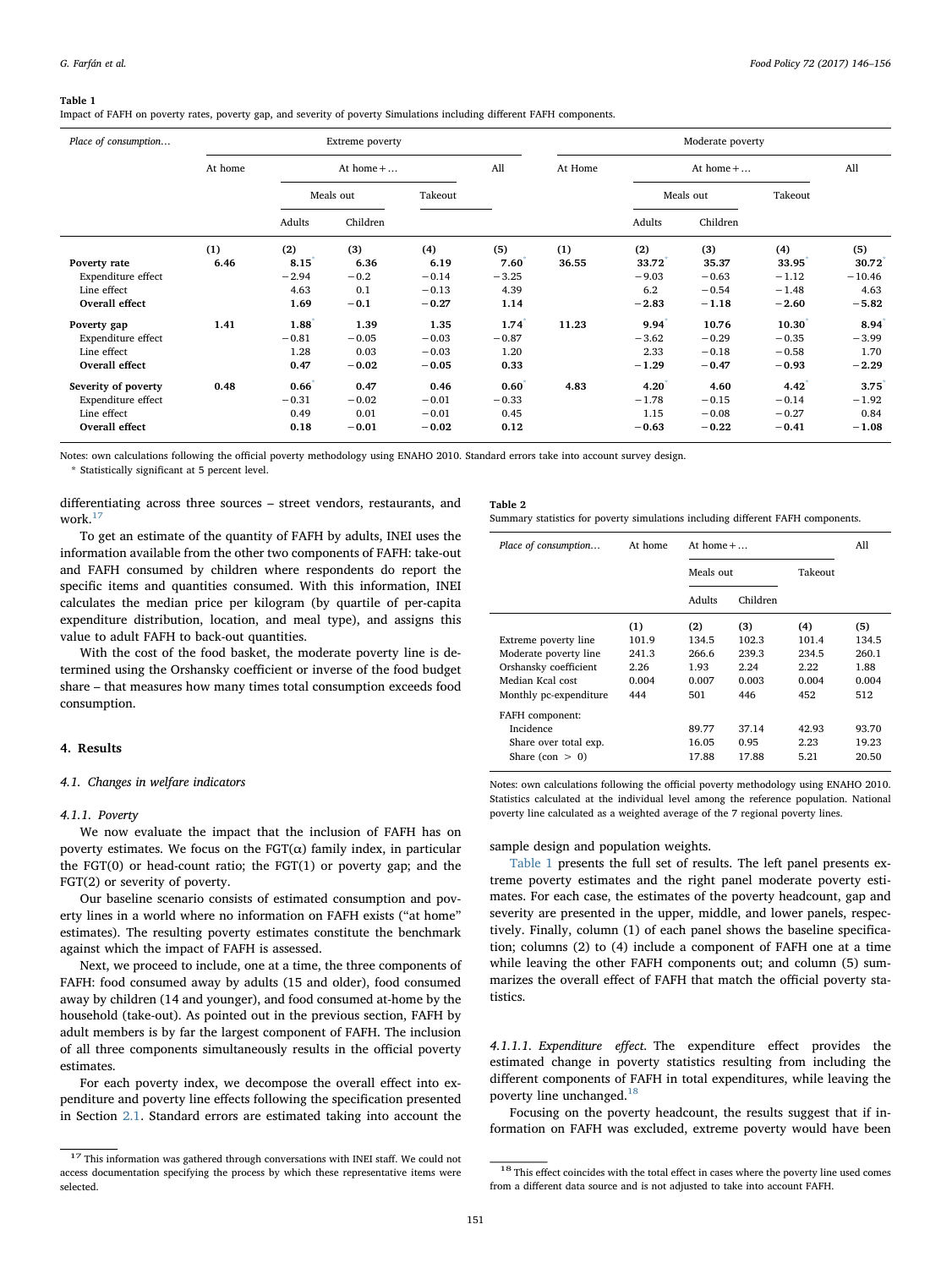6.46 percent and moderate poverty 36.55 percent in 2010. Once all components of FAFH are included, the expenditure effect implies a 3.3 percentage point reduction in extreme poverty and a 10.5 percentage point fall for moderate poverty. Both changes are sizable in an order of 30–50 percent relative to the baseline specification.

If we break FAFH into its different components, adult consumption is the main driver of the expenditure effects. Accounting for adult FAFH translates into a decrease of 2.9 percentage points in extreme poverty and 9 percentage points in moderate poverty. In contrast, accounting for FAFH consumed by children or take-out generate very small changes in the extreme poverty rate, 0.2 and 0.1 percentage points respectively, and accumulate to a change of about 1 percentage point in moderate poverty. As expected, these differences are explained by the relative small importance that each component has on the household budget. $19$ Indeed, summary statistics reported in [Table 2](#page-5-5) show that adult consumption is by far the most important component, with an incidence of almost 90 percent, and a mean participation in the household food budget of about 16 percent.<sup>20</sup> By contrast, significantly fewer resources are assigned to child consumption or take-out (incidence is about 40 percent and participation in the household budget is at most 2.2 percent).

The same pattern follows when we look at the poverty gap and the severity of poverty. Accounting for FAFH reduces the distance between the mean expenditures among the poor and the extreme poverty line by S/0.87, and the moderate poverty line by almost S/3.99. Furthermore, the reduction is relatively stronger for those further away from the poverty line, causing the severity of poverty to fall too. Again, these effects are dominated by adult consumption.

4.1.1.2. Poverty line effect. In contrast to the expenditure effect, the direction of the poverty line effect is a priori unknown. Furthermore, the extreme and moderate poverty lines need not move in the same direction. [Table 2](#page-5-5) presents the simulated poverty lines under each scenario. We find that when all components of FAFH are accounted for, the extreme poverty line increases by S/0.33 while the moderate poverty line only increases by S/0.19 (a 32 and 8 percent increase over baseline, respectively). The increase in the extreme poverty line is explained by the higher calorie costs of FAFH relative to food prepared at home (see [Table 2](#page-5-5)). When computing the moderate poverty line, the increase in the cost of the food basket is partially offset by the fall in the Orshansky coefficient, which implies that non-food items are weighted more in the moderate poverty line estimate.

The increase in the two poverty lines translates into about a 4.4 and 4.6 percentage point increase in the extreme and moderate poverty rates, respectively [\(Table 1\)](#page-5-2). The reason the effects are similar is because of two compensating effects. In the first case, the poverty line shifts more but the effect is evaluated in a segment of the expenditure distribution with lower population density. In the second case, the poverty line moves less, but the move is evaluated in a segment of the distribution with higher population density.

The effects of FAFH by its different components vary across our scenarios. The differences in extreme poverty rates are driven by difference in calorie costs: calories from adult consumption are more expensive than calories from home-made food, but that is not the case for child consumption or take-out ([Table 2\)](#page-5-5). As a result, the poverty line and poverty rate change significantly when we incorporate adult consumption, but they barely change when we include child consumption or take-out.

These pronounced differences in the impact on the cost of the food basket across FAFH components translate into sharp differences in the impact on the moderate poverty line. When accounting for adult consumption, the increase in the cost of the food basket outweighs the fall in the expansion factor – Orshansky coefficient, resulting in an increase in the moderate poverty line. In contrast, when accounting for child consumption or take-out the cost of the food basket barely changes, and therefore that effect is outweighed by the fall in the expansion factor, resulting in a lower moderate poverty line. The fall in the poverty line is, nevertheless, modest because these FAFH components contribute very little in the overall household budget and therefore have a small impact on the expansion factor. Consequently, the poverty line effect is positive and substantial when introducing adult consumption, but negative and small when including either of the other two components.

Once again, the direction and relative magnitude of the effects also apply to the poverty gap and severity of poverty.

4.1.1.3. Overall effect. The overall effect results from adding the expenditure and poverty line effects. If they both go in the same direction, they reinforce each other and magnify the final impact on the poverty indexes. If they move in opposite directions, the net effect will depend on the difference between the two, and the magnitude of the overall effect will be smaller in absolute terms than either of the two effects individually.

In our case, the overall effect of including all components of FAFH on extreme poverty is always positive and significant. The poverty rate increases by 1.1 percentage points, or about 18 percent rise over the benchmark results. The increase on the poverty gap and severity of poverty is even more pronounced, changing by about 25 percent. Extreme poverty increases because the impact of a higher poverty line outweighs the impact of higher expenditures, and it is driven by adult FAFH.

By contrast, the overall effect of all FAFH components on moderate poverty is always negative and significant. The moderate poverty rate falls by almost 6 percentage points, or a 16 percent decrease over the benchmark. Similarly, the poverty gap and severity of poverty fall, by 20 and 22 percent, respectively. Contrary to the case of extreme poverty, it is now the expenditure effect that outweighs the poverty line effect.

A second difference relative to extreme poverty case is that now adult consumption does not explain virtually the totality of the change. When analyzing the expenditure and poverty line effects individually, the absolute magnitude of the effects is always stronger when including adult consumption relative to either of the other two components. However, taken together that is no longer the case. The reason behind is that the expenditure and poverty line effects move in opposite directions when we account for adult consumption. However, both effects move in the same direction when accounting for child consumption or take-out. Individually, each of the three components has a statistically significant impact on poverty and the three effects are of comparable magnitudes.

In sum, when looking at extreme (moderate) poverty, the inclusion of FAFH increases (decreases) the number of individuals who are poor, increases (decreases) the poverty gap among the poor, and increases (decreases) the severity of poverty among the poor. Furthermore, the impact of FAFH on the poverty gap and severity of poverty is more pronounced than the effect on poverty rates, especially for extreme poverty.<sup>[21](#page-6-2)</sup>

<span id="page-6-0"></span><sup>&</sup>lt;sup>19</sup> This may reflect a weakness in the questionnaire design to accurately collect this information. See [Borlizzi and Ca](#page-9-0)fiero (2014).  $^{20}$  Since poverty rates are calculated at the individual level, figures in [Table 2](#page-5-5) are at the

<span id="page-6-1"></span>individual level. An incidence of 90 percent means that 9 in 10 individuals live in households where at least one adult member eat outside during the reference period. Similarly, on average individuals live in households where 16 percent of the food budget is allocated to expenditure on FAFH by adults.

<span id="page-6-2"></span><sup>&</sup>lt;sup>21</sup> [Fig. 3](#page-4-1) shows that these results are robust to the year selected. When we replicate poverty indexes for the period 2010–2013, we find a more or less parallel shift of the downward poverty trend that Peru experienced over the last few years. These results are consistent with the fairly stable trend in FAFH consumption since 2010 [\(Fig. 1](#page-3-2)).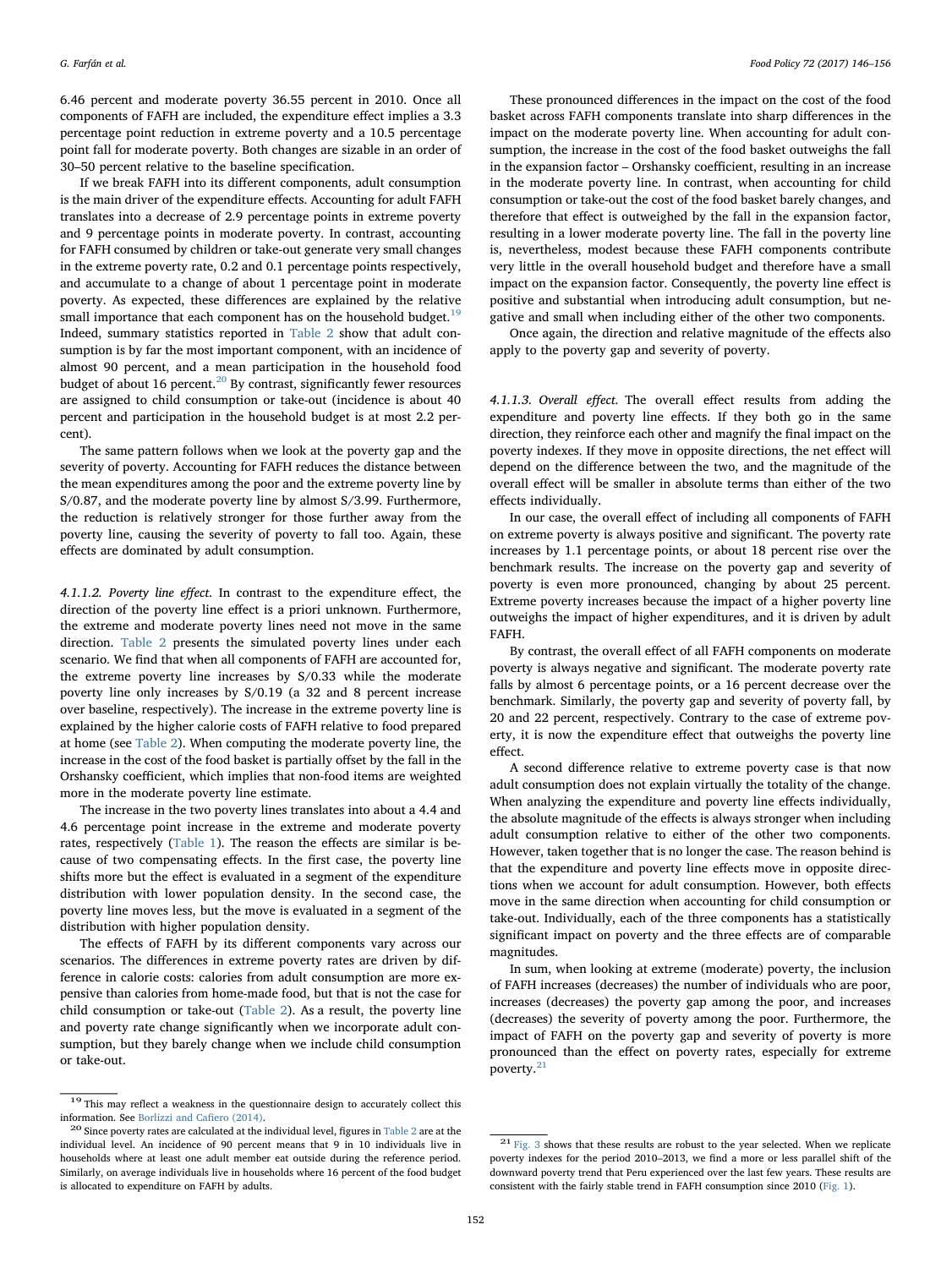#### <span id="page-7-0"></span>Table 3

Impact of FAFH on the Gini coefficient Simulations including different FAFH components.

| Place of consumption       | At home                | At home $+ \dots$<br>Meals out              |                                             | Takeout                                  | All                                         |
|----------------------------|------------------------|---------------------------------------------|---------------------------------------------|------------------------------------------|---------------------------------------------|
|                            |                        | Adults                                      | Children                                    |                                          |                                             |
| Gini coefficient<br>Effect | (1)<br>38.46<br>(0.48) | (2)<br>37.28<br>(0.44)<br>$-1.18$<br>(0.65) | (3)<br>38.28<br>(0.47)<br>$-0.18$<br>(0.67) | (4)<br>38.45<br>(0.47)<br>0.00<br>(0.67) | (5)<br>37.14<br>(0.44)<br>$-1.32$<br>(0.65) |

Notes: own calculations based on ENAHO 2010. Standard errors calculated taking into account survey design and sample weights. \* Statistically significant at 5 percent level.

#### <span id="page-7-3"></span>Table 4

Change in poverty status when including FAFH.

| <b>Extreme Poverty</b> |                         |                                               |                         |  |  |  |
|------------------------|-------------------------|-----------------------------------------------|-------------------------|--|--|--|
|                        |                         |                                               | <b>Including FAFH</b>   |  |  |  |
|                        |                         | Poor                                          | Non-poor                |  |  |  |
| Only at-home meals     | Poor<br>Non-poor        | 1,520,463<br>393,285<br>730,765<br>26,979,752 |                         |  |  |  |
|                        | <b>Moderate Poverty</b> |                                               |                         |  |  |  |
|                        |                         |                                               | <b>Including FAFH</b>   |  |  |  |
|                        |                         | Poor                                          | Non-poor                |  |  |  |
| Only at-home meals     | Poor<br>Non-poor        | 8,748,740<br>353,034                          | 2,078,532<br>18,443,959 |  |  |  |

Notes: own calculations based on ENAHO 2010.

#### 4.1.2. Consumption inequality

To measure the impact on consumption inequality in [Table 3](#page-7-0) we look at the Gini coefficient. We find that when FAFH is accounted for, the Gini coefficient falls from 38.5 to 37.1, a statistically significant change.<sup>[22](#page-7-1)</sup> Once again, this reduction is mainly driven by adult FAFH consumption.<sup>[23](#page-7-2)</sup>

#### 4.2. Re-classification and poverty profile

When we account for FAFH, 41 percent of the population changes their relative ranking – measured by consumption decile. Moreover, the re-classification of individuals across poverty status is also substantial ([Table 4\)](#page-7-3). Among those classified as extreme poor when no FAFH is included, 21 percent (or close to 400,000 people) 'escape' poverty once we include FAFH. In addition, more than 730,000 individuals that were not poor are classified as poor with the inclusion of FAFH. The corresponding numbers for moderate poverty are also large: 19 percent (more than 2,000,000 individuals) and 350,000, respectively.

Does this re-classification affect the overall characterization of the poor population in any significant manner? To see this, we compare poverty profiles when FAFH is accounted or not. First, we compare demographic and socioeconomic characteristics between those groups that change poverty status when FAFH is included: those who leave versus those who fall into poverty. Then, we test whether the change in the composition of the poor population leads to a different poverty

#### <span id="page-7-4"></span>Table 5

Impact of FAFH on the profile of the extreme poor. Difference in means between those who are poor when FAFH is included (FAFH poor) relative to those who are poor when FAFH is excluded (at-home poor).

| Sample                           | Extreme poverty    |                    |                           |                     |              |                                  |  |  |  |
|----------------------------------|--------------------|--------------------|---------------------------|---------------------|--------------|----------------------------------|--|--|--|
|                                  |                    |                    | If changed poverty status |                     | All          |                                  |  |  |  |
|                                  | Poor<br>to<br>non- | Non-<br>poor<br>to | Diff                      | At-<br>home<br>poor | FAFH poor    | Diff                             |  |  |  |
|                                  | poor               | poor               |                           |                     |              |                                  |  |  |  |
| Household size & composition     |                    |                    |                           |                     |              |                                  |  |  |  |
| Household size                   | 5.14               | 4.80               | $-0.34$                   | 5.01                | 4.92         | $-0.09^{*}$                      |  |  |  |
| Children $<$ 15                  | 0.75               | 0.77               | 0.02                      | 0.74                | 0.75         | 0.01                             |  |  |  |
| Women 15-60                      | 0.81               | 0.80               | $-0.01$                   | 0.79                | 0.79         | 0.00                             |  |  |  |
| Women $60+$                      | 0.23               | 0.31               | 0.08                      | 0.30                | 0.32         | 0.02                             |  |  |  |
| Men 15-60                        | 0.85               | 0.69               | $-0.16$                   | 0.75                | 0.71         | $-0.04$                          |  |  |  |
| Men $60+$                        | 0.23               | 0.28               | 0.05                      | 0.25                | 0.26         | 0.01                             |  |  |  |
| Household's head characteristics |                    |                    |                           |                     |              |                                  |  |  |  |
| Female                           | 0.23               | 0.21               | $-0.02$                   | 0.22                | 0.22         | $-0.01$                          |  |  |  |
| Single                           | 0.04               | 0.04               | $-0.01$                   | 0.04                | 0.04         | 0.00                             |  |  |  |
| Indigenous                       | 0.42               | 0.54               | $0.12***$                 | 0.49                | 0.52         | $0.03***$                        |  |  |  |
| Illiterate                       | 0.36               | 0.27               | $-0.09**$                 | 0.34                | 0.31         | $-0.03$ <sup>**</sup>            |  |  |  |
| Primary<br>incomplete            | 0.62               | 0.56               | $-0.06$                   | 0.63                | 0.61         | $-0.02^{\degree}$                |  |  |  |
| Primary<br>complete              | 0.19               | 0.23               | 0.04                      | 0.20                | 0.21         | 0.01                             |  |  |  |
| Secondary                        | 0.09               | 0.11               | 0.01                      | 0.09                | 0.10         | 0.00                             |  |  |  |
| incomplete<br>Secondary and      | 0.09               | 0.10               | 0.01                      | 0.07                | 0.08         | 0.01                             |  |  |  |
| above<br>Dwelling ownership      |                    |                    |                           |                     |              |                                  |  |  |  |
| Renting                          | 0.03               | $_{0.01}$          | $-0.01$                   | 0.02                | 0.01         | 0.00                             |  |  |  |
| Owner                            | 0.78               | $_{0.81}$          | 0.03                      | 0.83                | 0.83         | 0.00                             |  |  |  |
| Other                            | 0.20               | $_{0.18}$          | $-0.02$                   | 0.15                | 0.16         | 0.00                             |  |  |  |
|                                  |                    |                    |                           |                     |              |                                  |  |  |  |
| Access to facilities             |                    |                    |                           |                     |              |                                  |  |  |  |
| Running water                    | 0.38               | 0.37               | $-0.01$                   | 0.34                | 0.34         | 0.00                             |  |  |  |
| Bathroom                         | 0.37               | 0.46               | $0.10^{17}$               | 0.39                | 0.42         | 0.03                             |  |  |  |
| Sewage                           | 0.11               | 0.12               | 0.01                      | 0.10                | 0.10         | 0.01                             |  |  |  |
| connection                       |                    |                    |                           |                     |              |                                  |  |  |  |
| Electricity                      | 0.56               | 0.58               | 0.03                      | 0.46                | 0.49         | $0.02***$                        |  |  |  |
| Phone                            | 0.40               | 0.36               | $-0.04$                   | 0.27                | 0.27         | 0.01                             |  |  |  |
| Geographic region                |                    |                    |                           |                     |              |                                  |  |  |  |
| Urban coast                      | 0.07               | 0.05               | $-0.02$                   | 0.04                | 0.04         | 0.00                             |  |  |  |
| Rural coast                      | 0.05               | $_{0.02}$          | $-0.03$ <sup>**</sup>     | 0.04                | 0.03         | $-0.01$ **                       |  |  |  |
| Urban sierra                     | 0.05               | 0.07               | 0.02                      | 0.05                | 0.06         | 0.00                             |  |  |  |
| Rural sierra                     | 0.61               | 0.64               | 0.04                      | 0.67                | 0.67         | 0.00                             |  |  |  |
| Urban selva                      | 0.04               | 0.05               | $_{0.01}$                 | 0.03                | 0.04         | 0.00                             |  |  |  |
| Rural selva                      | 0.15               | 0.11               | $-0.04$                   | 0.15                | 0.13         | $-0.01$ **                       |  |  |  |
| Metropolitan<br>lima             | 0.04               | 0.07               | 0.03                      | 0.02                | 0.03         | 0.01                             |  |  |  |
| Labor market outcomes            |                    |                    |                           |                     |              |                                  |  |  |  |
| Log per-capita<br>income         | 5.39               | 4.75               | $-0.64***$                | 4.74                | 4.63         | $-0.11$ <sup>***</sup>           |  |  |  |
| # Individuals                    | 2.88               | 2.18               | $-0.71***$                | 2.39                | 2.23         | $-0.15***$                       |  |  |  |
| employed<br>$\#$ Females         | 1.20               | 1.06               | $-0.14$                   | 1.08                | 1.05         | $-0.03$                          |  |  |  |
| employed<br>$#$ Males            | 1.69               | 1.11               | $-0.57***$                | 1.30                | 1.18         | $-0.13***$                       |  |  |  |
| employed                         |                    |                    |                           |                     |              |                                  |  |  |  |
| # Employers                      | 0.06               | 0.06               | 0.00                      | 0.04                | 0.05         | 0.00                             |  |  |  |
| # Females                        | 0.01               | 0.01               | 0.00                      | 0.01                | 0.01         | 0.00                             |  |  |  |
| employers<br># Males             | 0.04               | 0.04               | 0.00                      | 0.04                | 0.04         | 0.00                             |  |  |  |
| employers                        |                    |                    | $-1.12***$                |                     |              | $-0.24***$                       |  |  |  |
| # Employees<br># Females         | 1.55<br>0.45       | 0.44<br>0.14       | $-0.31***$                | 0.75<br>0.21        | 0.51<br>0.15 | $-0.06***$                       |  |  |  |
| employees<br># Males             | 1.11               | 0.30               | $-0.81***$                | 0.54                | 0.36         | $-0.18***$                       |  |  |  |
| employees<br># Self-             | 1.15               | 1.10               | $-0.05$                   | 1.14                | 1.13         | $-0.02$                          |  |  |  |
| employed<br>$#$ Females          | 0.37               | 0.38               | 0.00                      | 0.37                | 0.37         | 0.00<br>(continued on next page) |  |  |  |
|                                  |                    |                    |                           |                     |              |                                  |  |  |  |

<span id="page-7-1"></span><sup>&</sup>lt;sup>22</sup> Bootstrapped standard errors are estimated taking into account the survey sample design and population weights [\(Bhattacharya, 2005, 2007](#page-9-5)).<br><sup>23</sup> [Fig. 4](#page-9-6) presents inequality trends for the period 2010–2013. Proper account for FAFH

<span id="page-7-2"></span>shifts the trend downwards. Changes are significant at 5 percent in 2010–11, but not in 2012–13.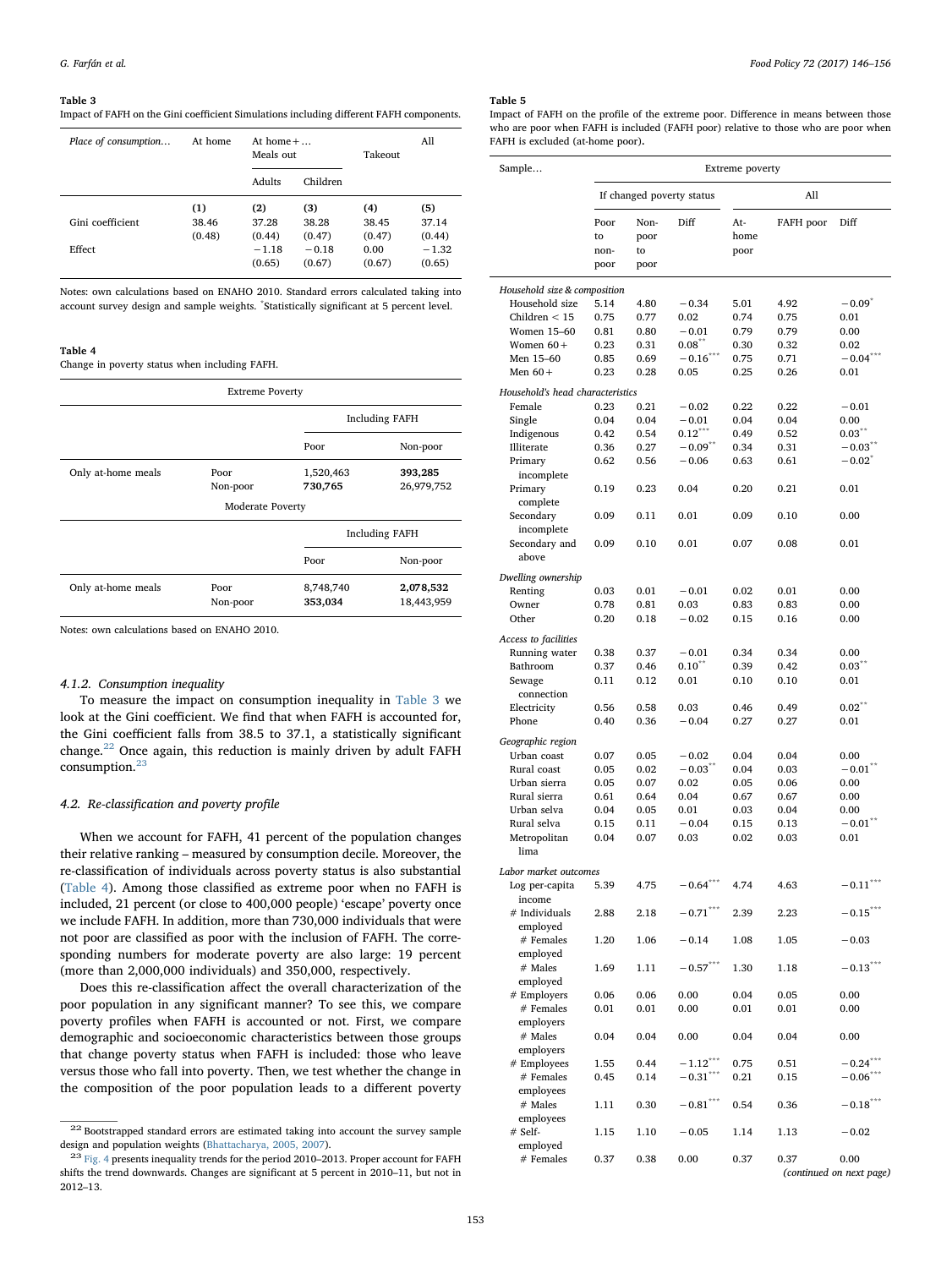#### Table 5 (continued)

| Sample                                       | Extreme poverty            |                            |         |                     |           |         |  |  |
|----------------------------------------------|----------------------------|----------------------------|---------|---------------------|-----------|---------|--|--|
|                                              | If changed poverty status  |                            |         | All                 |           |         |  |  |
|                                              | Poor<br>to<br>non-<br>poor | Non-<br>poor<br>to<br>poor | Diff    | At-<br>home<br>poor | FAFH poor | Diff    |  |  |
| self-employed<br>$#$ Males self-<br>employed | 0.78                       | 0.72                       | $-0.06$ | 0.78                | 0.76      | $-0.02$ |  |  |
| Observations                                 | 296                        | 587                        | 883     | 1505                | 1796      | 3301    |  |  |

Source: ENAHO 2010.

Notes: all statistics at the household level, population-weighted means; test of difference in means accounts for sampling design.

\*\*\*,\*\*,\* Statistically significant at 1, 5, and 10 percent levels, respectively.

profile by comparing average characteristics of the entire poor population for the two scenarios. All differences are calculated going from the 'FAFH poor' – i.e. poor when FAFH is included, to the 'at-home poor' – i.e. poor when it is excluded, and therefore reflect the fact that the former group eats relatively more at home than the latter. Results are shown in [Table 5](#page-7-4) for extreme poverty and [Table 6](#page-8-0) for moderate poverty.

Overall, we find that the two population groups that change poverty status have different average characteristics. These differences also remain statistically significant, though smaller in size, when we compare the overall poor populations under each scenario. While the magnitude of the changes is generally small, they are consistent with expected correlates with eating out, especially terms of household composition and labor market characteristics.

Looking first at demographic characteristics among the extreme poor, the 'FAFH poor' have a different household structure – smaller households with fewer prime-age males; the household head is more likely to be indigenous and is less likely to be illiterate or have primary incomplete. There are no statistically significant differences in the distribution of dwelling ownership, though there are a few in access to services: the 'FAFH poor' are more likely to have electricity and a bathroom. In terms of geographic location, once FAFH is included there are fewer poor households in rural areas. Finally, marked differences arise when looking at labor market outcomes. Results are consistent with those households that are extremely poor when FAFH is accounted for – but not otherwise – having lower income per capita and fewer members employed, in particular males. Differentiating across types of employment, it is fewer employees, as opposed to self-employed or employers, what drives the results. Overall, the findings suggest that households with more prime-age adults and working members are more likely to consume FAFH and therefore more likely to be classified as extreme poor if those resources are not properly accounted for.

The difference in the profile of the moderate poor is more pronounced, with almost all characteristics being different across the two scenarios. In terms of household structure, the 'FAFH poor' have larger households with more dependents, and fewer prime-age males. In addition, household heads are more likely to be indigenous and have lower education. In contrast with extreme poverty, ownership status is also different: the 'FAFH poor' are more likely to be owners. They are also less likely to have access to services such as water, sewage, or electricity. Moreover, there are statistically significant differences in the geographic distribution of the poor. Finally, consistent with increasing consumption of FAFH as resources increase, 'FAFH poor' households have fewer members employed and lower income per capita.

#### G. Farfán et al. *Food Policy 72 (2017) 146–156*

#### <span id="page-8-0"></span>Table 6

Impact of FAFH on the profile of the moderate poor. Difference in means between those who are poor when FAFH is included (FAFH poor) relative to those who are poor when FAFH is excluded (at-home poor).

| Sample                                     | Moderate poverty          |              |                          |              |              |                                     |  |
|--------------------------------------------|---------------------------|--------------|--------------------------|--------------|--------------|-------------------------------------|--|
|                                            | If changed poverty status |              |                          | all          |              |                                     |  |
|                                            | Poor                      | non-         | Diff                     | At-<br>home  | FAFH poor    | Diff                                |  |
|                                            | to<br>non-                | poor<br>to   |                          | poor         |              |                                     |  |
|                                            | poor                      | poor         |                          |              |              |                                     |  |
| Household size & composition               |                           |              |                          |              |              |                                     |  |
| Household size                             | 4.38                      | 3.75         | $-0.63***$               | 4.78         | 4.83         | $0.05***$                           |  |
| Children $<$ 15                            | 0.68                      | 0.67         | 0.00                     | 0.76         | 0.77         | $0.02***$                           |  |
| Women 15-60                                | 0.80                      | 0.73         | $-0.07$ <sup>*</sup>     | 0.83         | 0.84         | 0.00                                |  |
| Women $60+$                                | 0.18                      | 0.33         | $0.15***$                | 0.25         | 0.27         | $0.02***$                           |  |
| Men 15-60                                  | 0.85                      | 0.73         | $-0.12***$               | 0.80         | 0.78         | $-0.02^{7}$                         |  |
| Men $60+$                                  | 0.20                      | 0.24         | 0.04                     | 0.23         | 0.23         | 0.01                                |  |
| Household's head characteristics<br>Female |                           |              |                          |              |              |                                     |  |
|                                            | 0.24                      | 0.24         | 0.00                     | 0.22         | 0.22         | 0.00<br>$0.00^{**}$                 |  |
| Single<br>Indigenous                       | 0.06<br>0.32              | 0.05<br>0.36 | $-0.01$<br>0.04          | 0.04<br>0.39 | 0.04<br>0.41 | $0.02***$                           |  |
| Illiterate                                 | 0.13                      | 0.14         | 0.01                     | 0.18         | 0.20         | $0.01***$                           |  |
| Primary                                    | 0.32                      | 0.37         | 0.05                     | 0.43         | 0.45         | $0.02***$                           |  |
| incomplete                                 |                           |              |                          |              |              |                                     |  |
| Primary<br>complete                        | 0.21                      | 0.19         | $-0.02$                  | 0.21         | 0.21         | 0.00                                |  |
| Secondary<br>incomplete                    | 0.17                      | 0.13         | $-0.04$                  | 0.15         | 0.14         | $-0.01$ <sup>**</sup>               |  |
| Secondary and                              | 0.30                      | 0.31         | 0.01                     | 0.21         | 0.20         | $-0.02***$                          |  |
| above                                      |                           |              |                          |              |              |                                     |  |
| Dwelling ownership                         |                           |              |                          |              |              |                                     |  |
| Renting                                    | 0.09                      | 0.08         | $-0.01$                  | 0.05         | 0.04         | $-0.01***$<br>$0.02***$             |  |
| Owner                                      | 0.64                      | 0.70         | 0.06                     | 0.73         | 0.74         |                                     |  |
| Other                                      | 0.27                      | 0.21         | $-0.05$                  | 0.23         | 0.22         | $-0.01$                             |  |
| Access to facilities                       |                           |              |                          |              |              |                                     |  |
| Running water                              | 0.65                      | 0.65         | 0.01                     | 0.54         | 0.52         | $-0.02$ <sup>***</sup>              |  |
| Bathroom                                   | 0.66                      | 0.69         | 0.04                     | 0.58         | 0.56         | $-0.01***$                          |  |
| Sewage                                     | 0.52                      | 0.46         | $-0.06$                  | 0.35         | 0.31         | $-0.04***$                          |  |
| connection                                 |                           | 0.80         | $-0.06$ **               | 0.73         |              | $-0.03***$                          |  |
| Electricity<br>Phone                       | 0.86<br>0.71              | 0.66         | $-0.05$                  | 0.56         | 0.70<br>0.52 | $-0.03***$                          |  |
|                                            |                           |              |                          |              |              |                                     |  |
| Geographic region                          |                           |              |                          |              |              |                                     |  |
| Urban coast                                | 0.16                      | 0.29         | $0.14***$                | 0.14         | 0.14         | 0.00                                |  |
| Rural coast<br>Urban sierra                | 0.05                      | 0.00         | $-0.05***$<br>$-0.11***$ | 0.04         | 0.04         | $0.00***$<br>$-0.01***$             |  |
| Rural sierra                               | 0.17<br>0.17              | 0.06<br>0.39 | $0.22$ ***               | 0.13<br>0.36 | 0.11<br>0.41 | $0.05***$                           |  |
| Urban selva                                | $_{0.10}$                 | 0.00         | $-0.10***$               | 0.07         | 0.06         | $-0.01$ ***                         |  |
| Rural selva                                | $_{0.08}$                 | 0.03         | $-0.05***$               | 0.09         | 0.09         | 0.00                                |  |
| Metropolitan                               | 0.27                      | 0.23         | $-0.04$                  | 0.17         | 0.15         | $-0.02$                             |  |
| lima                                       |                           |              |                          |              |              |                                     |  |
| Labor market outcomes                      |                           |              |                          |              |              |                                     |  |
| Log per-capita<br>income                   | 5.89                      | 5.45         | $-0.44$ ***              | 5.29         | 5.14         | $-0.14***$                          |  |
| # Individuals                              | 2.50                      | 1.84         | $-0.66***$               | 2.34         | 2.27         | $-0.07***$                          |  |
| employed<br># Females                      | 1.07                      | 0.85         | $-0.23***$               | 1.06         | 1.04         | $-0.01$ <sup>*</sup>                |  |
| employed<br># Males                        | 1.43                      | 0.99         | $-0.43***$               | 1.28         | 1.23         | $-0.05$                             |  |
| employed                                   |                           |              |                          |              |              |                                     |  |
| # Employers                                | 0.11                      | 0.10         | $-0.01$                  | 0.08         | 0.07         | $-0.01$ **                          |  |
| # Females                                  | 0.04                      | 0.03         | $-0.01$                  | 0.02         | 0.02         | $0.00^{**}$                         |  |
| employers<br># Males                       | 0.07                      | 0.07         | 0.00                     | 0.06         | 0.06         | 0.00                                |  |
| employers                                  |                           |              |                          |              |              |                                     |  |
| # Employees                                | 1.28                      | 0.48         | $-0.80$ <sup>***</sup>   | 0.89         | 0.77         | $-0.12$ <sup>**</sup>               |  |
| # Females                                  | 0.45                      | 0.14         | $-0.31***$               | 0.29         | 0.24         | $-0.05^*$                           |  |
| employees<br># Males                       | 0.83                      | 0.34         | $-0.49***$               | 0.60         | 0.53         | $-0.07***$                          |  |
| employees<br># Self-                       | 1.04                      | 1.04         | 0.00                     | 1.09         | 1.09         | 0.01                                |  |
| employed                                   |                           |              |                          |              |              |                                     |  |
| # Females                                  | 0.46                      | 0.43         | $-0.03$                  | 0.43         | 0.43         | $-0.01$<br>(continued on next page) |  |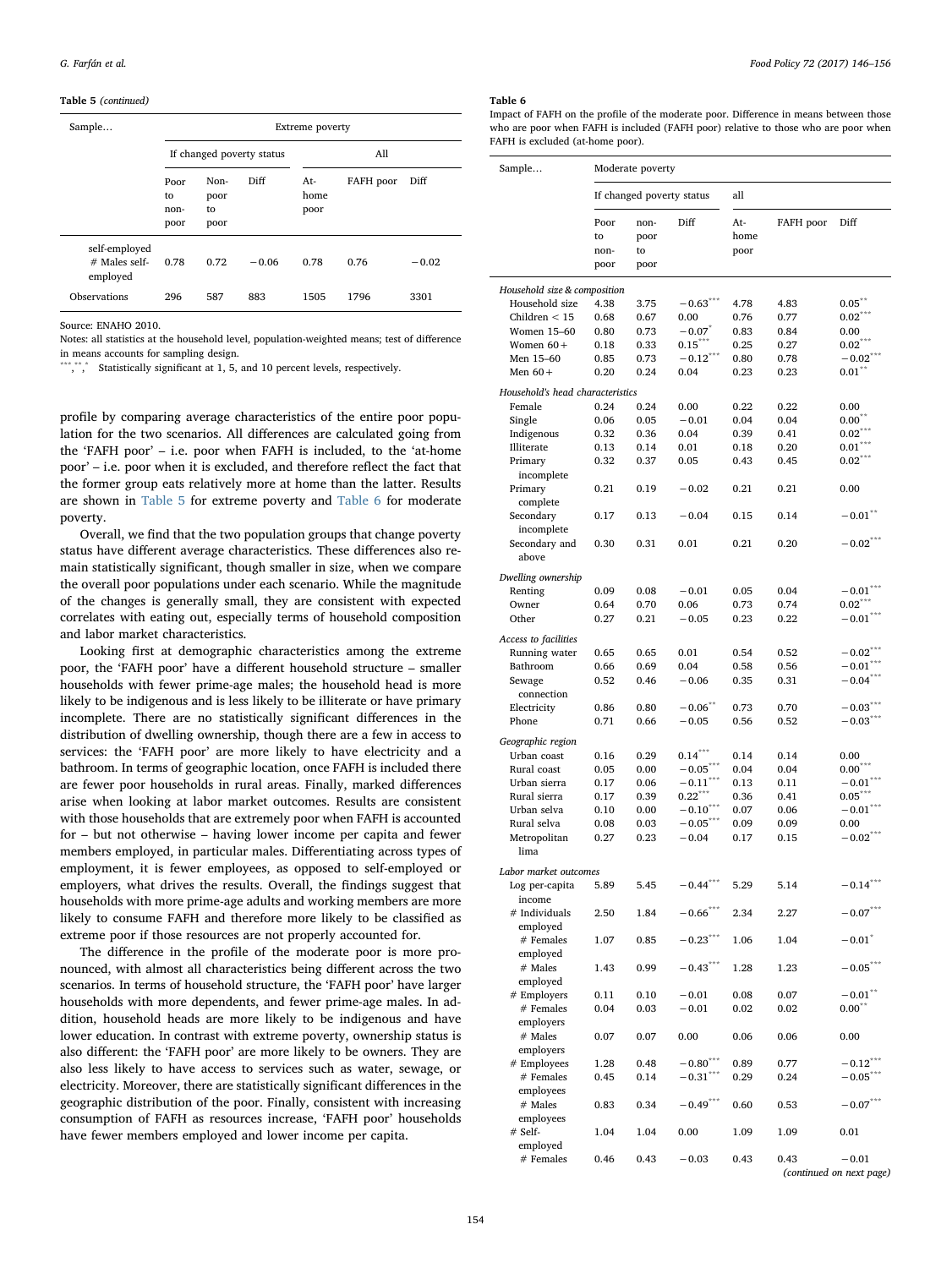Table 6 (continued)

| Sample                                       | Moderate poverty           |                            |      |                     |           |                       |  |  |  |
|----------------------------------------------|----------------------------|----------------------------|------|---------------------|-----------|-----------------------|--|--|--|
|                                              | If changed poverty status  |                            |      | all                 |           |                       |  |  |  |
|                                              | Poor<br>to<br>non-<br>poor | non-<br>poor<br>to<br>poor | Diff | At-<br>home<br>poor | FAFH poor | Diff                  |  |  |  |
| self-employed<br>$#$ Males self-<br>employed | 0.58                       | 0.61                       | 0.03 | 0.65                | 0.67      | $0.02^{\ast\ast\ast}$ |  |  |  |
| Observations                                 | 1445                       | 284                        | 1729 | 7533                | 6372      | 13,905                |  |  |  |

Source: ENAHO 2010.

Notes: all statistics at the household level, population-weighted means; test of difference in means accounts for the sampling design.

\*\*\*, \*\*, Statistically significant at 1, 5, and 10 percent levels, respectively.

<span id="page-9-6"></span>

### **Gini** coefficient

Fig. 4. Impact of FAFH on Consumption Inequality, Peru 2010–2013 Gini coefficient. Notes: own calculations based on ENAHO 2010–2013. Dashed and dotted lines indicate the 95% confidence intervals.

# <span id="page-9-4"></span>5. Conclusion

Food consumption away from home is rapidly growing across the developing world, yet Household Consumption and Expenditure Surveys are failing to properly account for these changes in consumption patterns. This is likely to have significant consequences for welfare analysis, since the measurement of food consumption is critical for poverty, food security, health, and nutrition analyses, among others.

In this paper we study the potential impact that excluding FAFH consumption may have on poverty and consumption inequality. We first show that conceptually, the direction of the change on poverty and inequality cannot be established ex ante. Then, we take advantage of the rich data on FAFH collected by the National Household Survey in Peru to provide evidence on the direction and magnitude of the change for Peru by simulating the scenario where no FAFH is accounted for. Peru is a relevant context for this analysis, as FAFH has been growing over the last decade to reach about 27 percent of the food budget.

We find that the effect on poverty and inequality indices is substantial in magnitude and statistically significant. The extreme poverty rate increases by 18 percent while the moderate poverty rate falls by 16 percent once FAFH is included. The impact on the poverty gap and severity of poverty has a similar direction and is in general larger. In terms of inequality, accounting for FAFH reduces the Gini coefficient by 3.4 percent, a statistically significant reduction.

Finally, we explore whether these effects change our general understanding of who the poor are. We confirm that by accounting for FAFH poverty profiles differ due to the fact that individuals move along the consumption distribution. While the magnitude of the changes is generally small in this setting, they are consistent with expected correlates of eating out, and therefore raise concerns over the possible implications to other settings.

The collection of FAFH data in national household surveys poses a number of challenges. For example, respondents do not know the ingredients used in the meals and therefore can only vaguely specify the content of what they consume, meal sizes vary widely and cannot be measured in standard units, complicating the accurate report of quantities. Moreover, household informants are unlikely to know precisely the consumption of all other household members. Additionally, even with adequate data on household or individual consumption, the measurement of FAFH usually also requires some information from the supply-side. While this is most relevant for nutrition and health analyses, it is also important for poverty analysis since calories are used in the construction of the poverty line.

Due to these challenges, new methodological research is needed to identify best practices in the collection of FAFH data. Yet, some potential directions to improve data collection for poverty and inequality analysis seem relevant. First, adding a module on FAFH seems to be a first order priority. To simplify reporting, information could be asked by meal events (with the events tailored to the context); snacks (and possibly alcoholic beverages) should be explicitly taken into account; the module could differentiate across places of consumption, especially across those expected to have different calorie prices and nutritional composition. Addressing the respondent challenge is harder. Whenever possible, such as when surveys already have an individual-level module, information should be reported by each adult respondent. If this proves impossible and information needs to be reported by a household informant, careful thought should be put into the selection of the appropriate person. Finally, household level reports could be complemented with additional information to estimate calorie costs. In all, more work is needed to further test some of these ideas.

In all, our findings suggest that ignoring this increasingly important component of food consumption in household surveys can seriously affect welfare measures and our general understanding of who the poor are. Given that the direction of the effect is unknown ex ante, accounting for FAFH is even more important. Furthermore, as the prevalence and importance of FAFH is expected to increase as economies grow, the measurement of FAFH in national household surveys becomes an urgent issue or overtime comparisons will become less and less meaningful over time. Future research should aim to expand and validate these findings in other settings, and deepen the analysis through methodological research aiming to identify how best to collect this information in household surveys.

#### References

- <span id="page-9-3"></span>Backiny-Yetna, P., Steele, D., Yacoubou Djima, I., 2014. The impact of household food consumption data collection methods on poverty and inequality measures in niger. WP Policy Research Working Paper 7090.
- [Beegle, K., De Weerdt, J., Friedman, J., Gibson, J., 2012. Methods of household con](http://refhub.elsevier.com/S0306-9192(17)30708-X/h0010)[sumption measurement through surveys: Experimental results from Tanzania. J. Dev.](http://refhub.elsevier.com/S0306-9192(17)30708-X/h0010) [Econ. 98 \(1\), 3](http://refhub.elsevier.com/S0306-9192(17)30708-X/h0010)–18.
- <span id="page-9-1"></span>[Bezerra, I.N., Sichieri, R., 2009. Eating out of home and obesity: a Brazilian nationwide](http://refhub.elsevier.com/S0306-9192(17)30708-X/h0015) [study. Public Health Nutrition 12 \(11\), 2037](http://refhub.elsevier.com/S0306-9192(17)30708-X/h0015)–2043.
- <span id="page-9-5"></span>[Bhattacharya, D., 2005. Asymptotic inference from multi-stage samples. J. Econom. 126,](http://refhub.elsevier.com/S0306-9192(17)30708-X/h0020) 145–[171](http://refhub.elsevier.com/S0306-9192(17)30708-X/h0020).
- [Bhattacharya, D., 2007. Inference on inequality from household survey data. J. Econom.](http://refhub.elsevier.com/S0306-9192(17)30708-X/h0025) [137, 674](http://refhub.elsevier.com/S0306-9192(17)30708-X/h0025)–707.
- [Binkley, J.K., Eales, J., Jekanowski, M., 2000. The relation between dietary change and](http://refhub.elsevier.com/S0306-9192(17)30708-X/h0030) [rising US obesity. Int. J. Obes. Relat. Metab. Disord. 24 \(8\), 1032](http://refhub.elsevier.com/S0306-9192(17)30708-X/h0030)–1039.
- <span id="page-9-0"></span>Borlizzi, A., Cafiero, C., 2014. National food security assessment through the analysis of household surveys food consumption data: the case of Brazil's Pesquisa de Orçamento Familiares 2008/09, Mimeo.
- <span id="page-9-2"></span>[Burns, C., Jackson, M., Gibbons, C., Stoney, R.M., 2002. Foods prepared outside the](http://refhub.elsevier.com/S0306-9192(17)30708-X/h0040) [home: association with selected nutrients and body mass index in adult Australians.](http://refhub.elsevier.com/S0306-9192(17)30708-X/h0040)